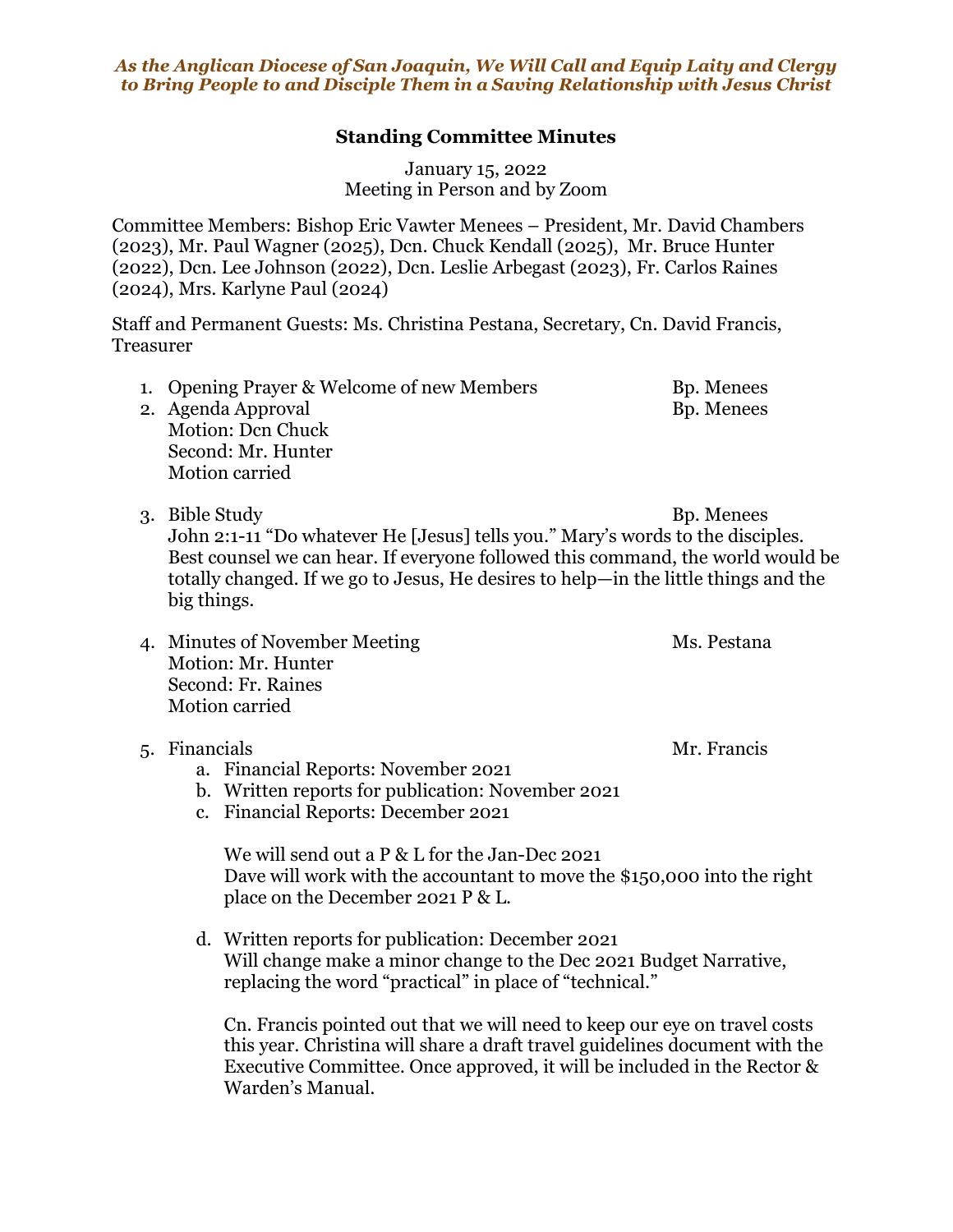## *As the Anglican Diocese of San Joaquin, We Will Call and Equip Laity and Clergy to Bring People to and Disciple Them in a Saving Relationship with Jesus Christ*

Motion to receive January financials: Dcn. Chuck Kendall Second: Ms. Karlyne Motion carried

Motion to receive the budget narrative with amendment in wording to the 1st paragraph: Dcn. Leslie Arbegast Second: Mr. Wagner Motion carried

- e. Update on changing banks Ms. Pestana The steps on our end have been completed for Fictitious Business Name. Week of January 17<sup>th</sup> we will call the County Clerk for the final approval to move forward with Central Valley Community Bank.
- 6. St. Jude Tehachapi Loan Request Bp. Menees Background: They left their church early on after the separation from TEC, and began to use Mountain View Valley Baptist, then moved back to St. Jude's after a Hispanic church purchased the building. But they could not afford the rent and his salary at the same time, so he is bi-vocational. Now they want to purchase the property (the Hispanic church folded).

Questions were asked and answered in detail regarding the 2021 P & L, 2022 Budget and other documents. Cn. Francis requested additional financial data, including the 2021 end of year Profit & Loss and Balance Sheet. Pat will provide these on Monday for review and pass along to the Standing Committee.

Appraisal: Fr. Wes said that WIF does not require a formal appraisal. They base the value off of the local housing market. St. Jude's has funds for an appraisal. Loan Amount: \$320,000 Down Payment: \$80,000 (already in hand) Closing Costs: \$10,000 (already in hand)

Motion put forth:

"The Standing Committee of the ADSJ meeting online to vote to approve St. Jude's, Tehachapi request to take a loan from Wesleyan Investment Foundation in the amount of \$320,000 for the purchase of a building, in recognition that the total sale price is \$400,000 with \$80,000 down payment, and an assumed property assessment of \$600,000." Moved: Fr. Carlos

Second: Dcn. Lee

Motion carried (Vote conducted on 1/17/22 via email.)

Additional Updates on Church Buildings (other congregations): Christ the King, Ridgecrest: A member who had deceased had left a bequest worth \$250,000. They will continue with a capital campaign to give the members a sense of stewardship and ownership, but they are doing well financially. Christ the King will receive chairs from Holy Cross, Sanger.